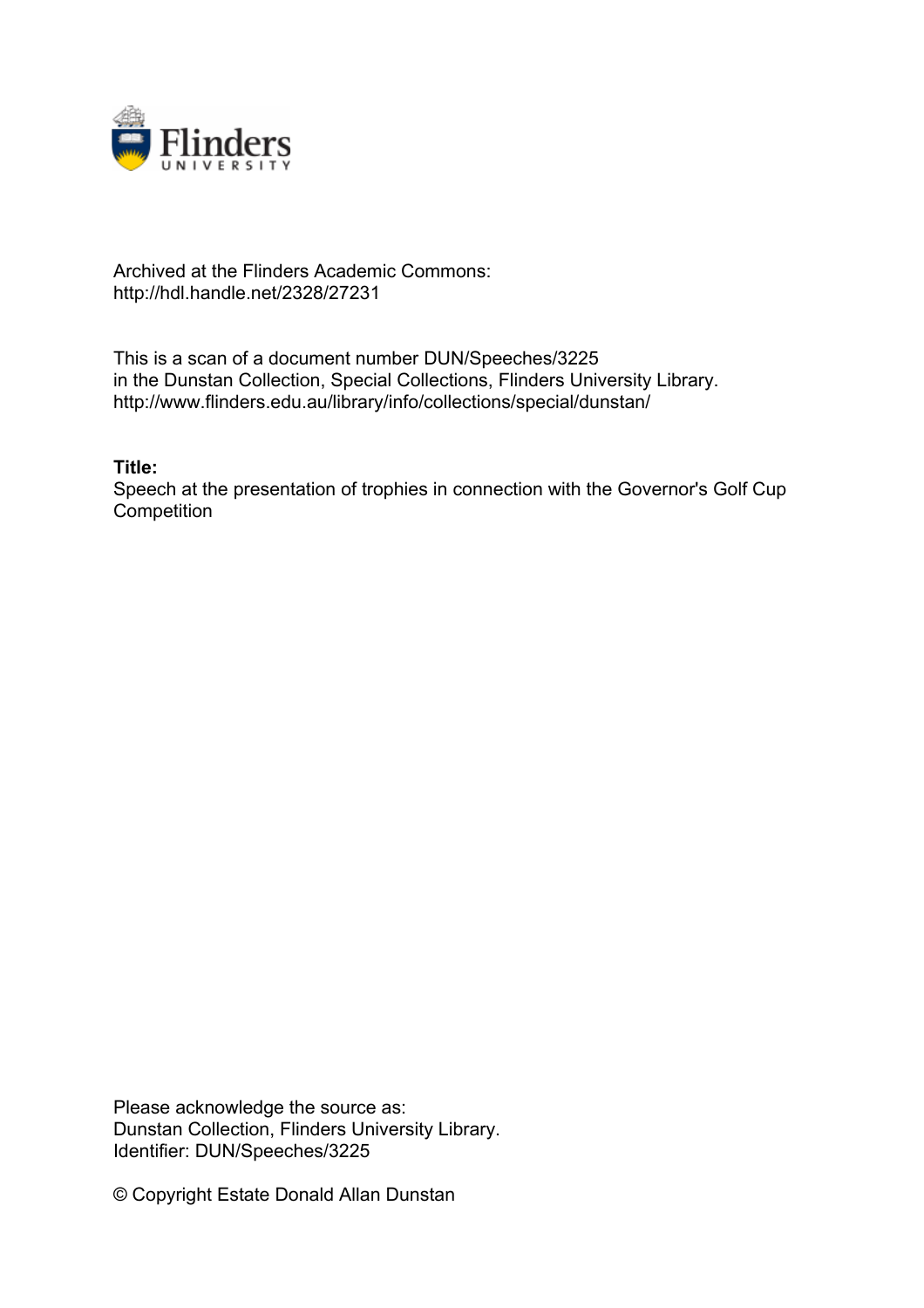SPEECH BY THE HON. THE PREMIER. MR. D.A. DUNSTAN. Q.C., M.P. AT THE PRESENTATION OF TROPHIES IN CONNECTION WITH THE GOVERNOR'S GOLF CUP COMPETITION. THURSDAY, 318T AUG., 1967.

MR. PRESIDENT. ETC.

I AM DELIGHTED TO HAVE THE OPPORTUNITY OF BEING PRESENT WITH YOU THIS AFTERNOON AND TO HAVE THE HONOUR OF PRESENTING THE TROPHIES FOR THE 1967 GOVERNOR'S GOLF CUP. COMPETITION ARRANGED BY LEGACY. HOWEVER, BEFORE MAKING THE PRESENTATIONS, I WOULD LIKE PUBLICLY TO PAY A TRIBUTE TO THE OUTSTANDING WORK THAT IS BEING DONE IN OUR STATE BY THE LEGACY CLUB OF ADELAIDE INCORPORATED.

THAT THE NEED FOR SO MUCH WORK BY LEGATEES IS REQUIRED IS A MATTER OF SINCERE REGRET, BUT THE COMMUNITY IN GENERAL OWES A LOT TO THE LEGATEES WHO DEVOTE SO MU H OF THEIR TIME AND ATTENTION TO THE WORK OF LEGACY. TIME AND EFFORT. HOWEVER, IS NOT SUFFICIENT TO ENABLE THIS IMPORTANT WORK TO BE

 $\mathbb{P}_\bullet$  :  $\mathbb{P}_\bullet$  :  $\mathbb{P}_\bullet$  :  $\mathbb{P}_\bullet$  :  $\mathbb{P}_\bullet$  :  $\mathbb{P}_\bullet$  :  $\mathbb{P}_\bullet$  :  $\mathbb{P}_\bullet$  :  $\mathbb{P}_\bullet$  :  $\mathbb{P}_\bullet$  :  $\mathbb{P}_\bullet$  :  $\mathbb{P}_\bullet$  :  $\mathbb{P}_\bullet$  :  $\mathbb{P}_\bullet$  :  $\mathbb{P}_\bullet$  :  $\mathbb{P}_\bullet$  :  $\mathbb{P}_\bullet$  :

 $3225$ 

CONTINUED AND FUNDS ARE NECESSARY TO CONTINUE THE ASSISTANCE GIVEN TO THE WIDOWS AND CHILDREN FOR WHOM LEGACY ACTS. FOR THIS REASOH, I AM DELIGHTED TO KNOW THAT THIS ANNUAL GOVERNOR'S GOLF CUP COMPETITION IS SO WELL SUPPORTED. I COMPLIMENT THE GOLFING FRATERNITY ON THE ACTIVE SUPPORT THEY GIVE TO THE SPONSORS OF THIS COMPETITION. THI8 IS TRULY AN EFFORT FROM CITIZENS OF ALL AREAS OF THE STATE, AND THIS YEAR I UNDERSTAND THAT MORE THAN 8,000 PLAYERS HAVE PARTICIPATED IN THE COMPETITION. THE OUTSTANDING SUPPORT GIVEN TO THIS COMPETITION IS BEST REALIZED WHEN IT IS RECALLED THAT SINCE LORD NORRIE, WHEN GOVERNOR OF SOUTH AUSTRALIA IN 1949, PRESENTED THE CUP FOR ANNUAL COMPETITION, THE TOTAL SUM OF MORE THAN \$95,000 HAS BECOME AVAILABLE FOR LEGACY WORK AS THE RESULT OF THIS ANNUAL EVENT. • I TRUST THAT THE SUCCESS THAT HAS BEEN ACHIEVED TO DATE WILL CONTINUE TO BE SURPASSED IN FUTURE YEARS, AND CONGRATULATE

Dunstan Collection, Special Collections, Flinders University Library.